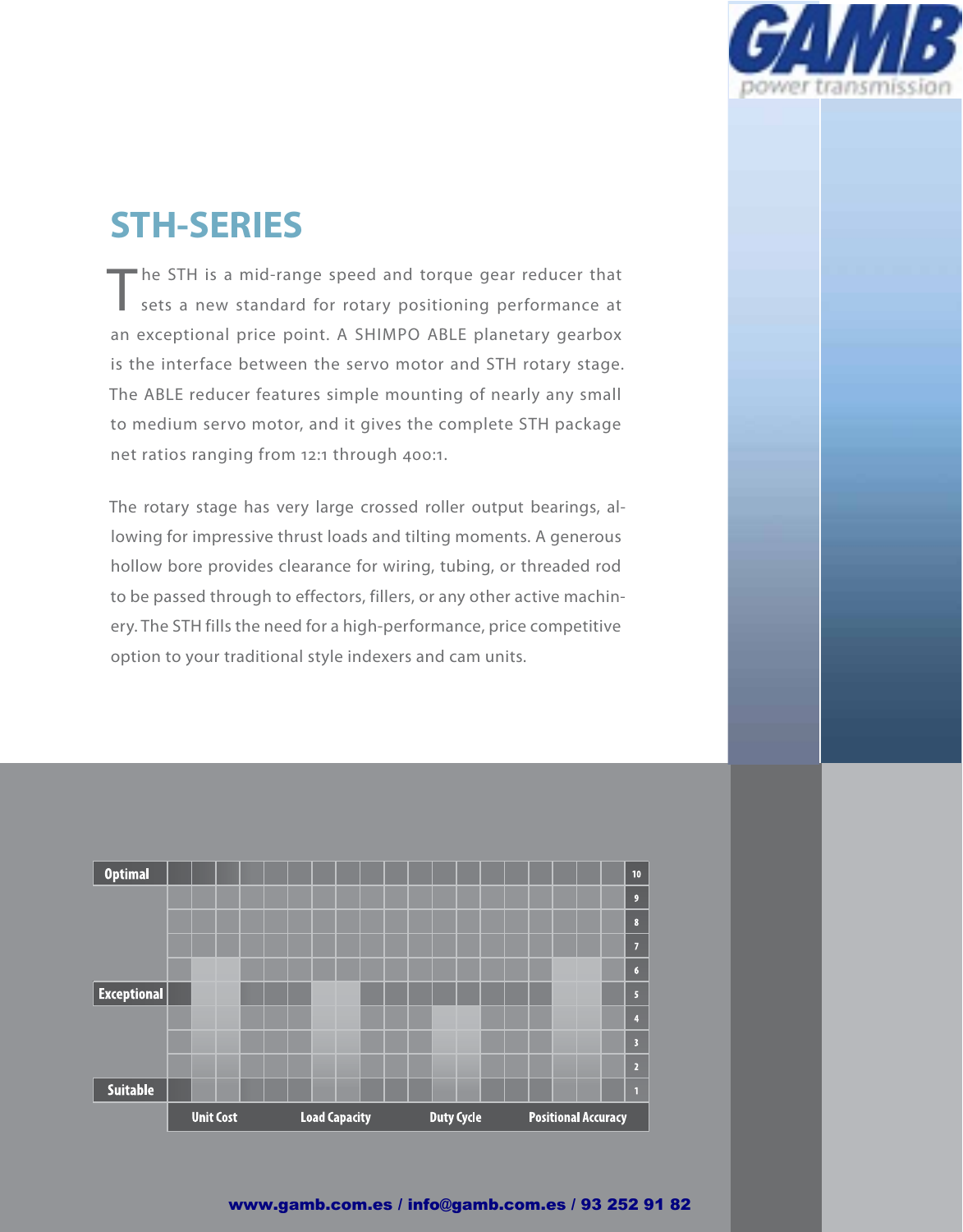

### **STH-SERIES**

- 85 mm pass-through hole allows use of air lines or wiring
- Input is compatible with most servo motor brands
- Exceptional value for small to mid-range indexing applications
- Available ratios range from 12:1 through 400:1
- Ships within 48 hours
- Assembled in the USA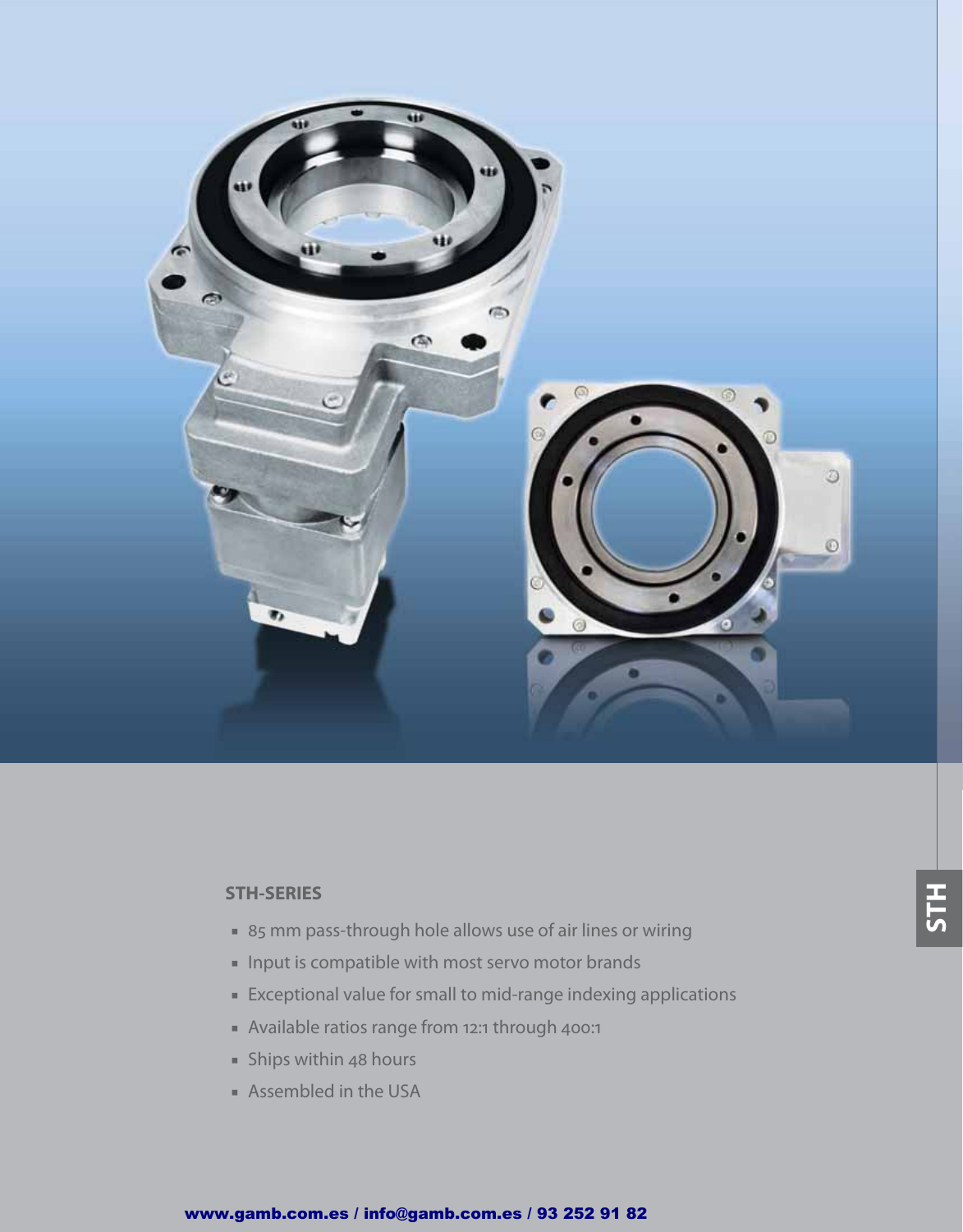### **STH-Series – Features**



- 1 One or two stage planetary reducer
- 2 85 mm hollow bore diameter
- 3 Heavy duty cross-roller bearing
- 4 Final stage primary gear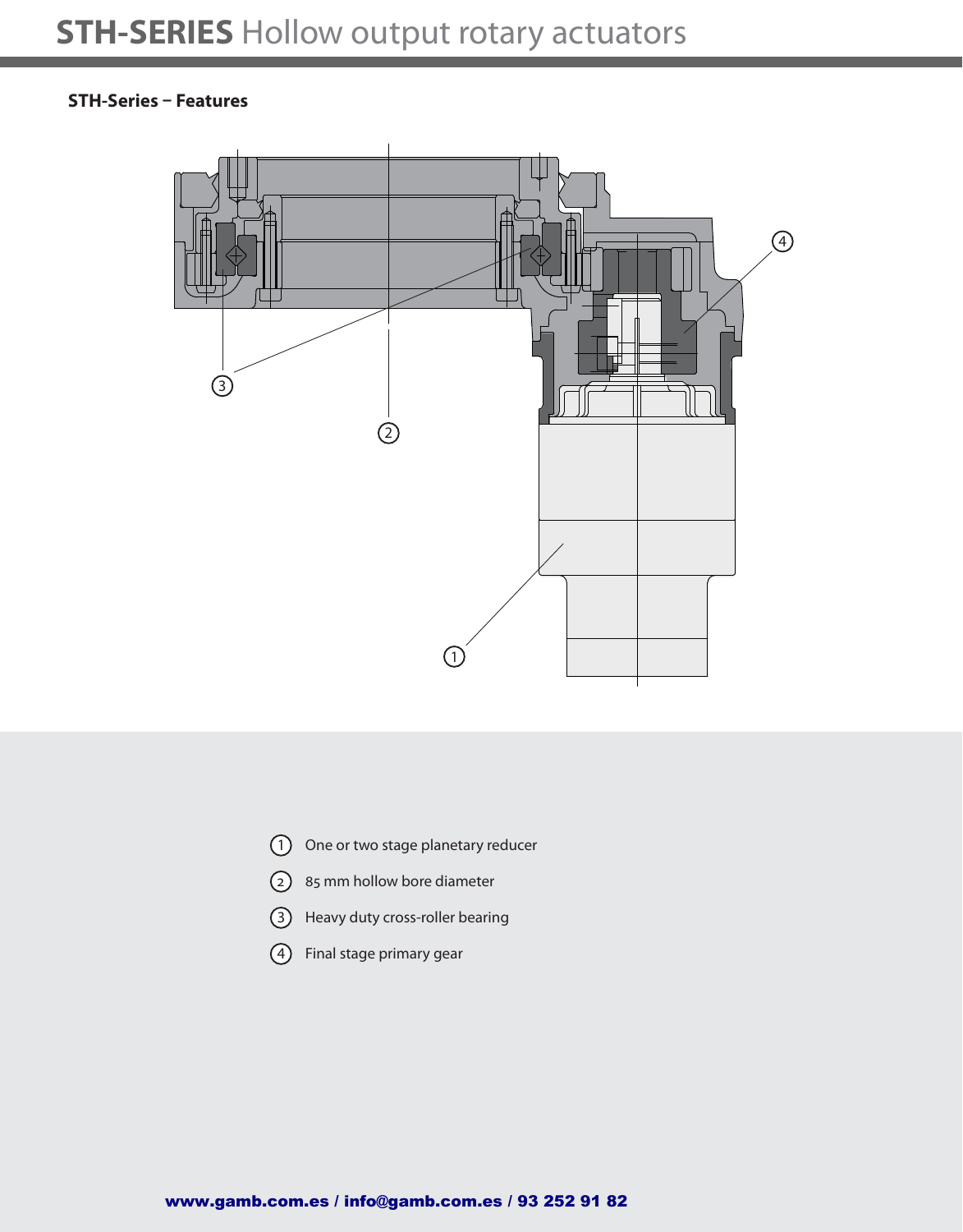# **CAIMPS**

## **STHVL7 and STHEL7 Series - Model Code**

Ratio

| <b>STH</b>   | -            |                                   |       |  |                 |                   |                | $\Omega$ | п.<br>. .        |  |                       |                      |
|--------------|--------------|-----------------------------------|-------|--|-----------------|-------------------|----------------|----------|------------------|--|-----------------------|----------------------|
| <b>Model</b> | <b>Input</b> | Input<br>Unit<br><b>Direction</b> | Ratio |  | <b>Backlash</b> | <b>Input Bore</b> | <b>Reducer</b> |          | Motor Attachment |  | <b>Motor Shaft OD</b> | <b>Modifications</b> |

#### **Model**

| Hollow output<br><b>STH</b> |
|-----------------------------|
|-----------------------------|

|  |  | ۰. | $\sim$ |
|--|--|----|--------|
|--|--|----|--------|

| Order Code |  |
|------------|--|
|------------|--|

| <b>VRL-070</b> |
|----------------|
| $-070$         |

| O | <b>VRL</b> input |
|---|------------------|
| U | $R/A - Up$       |
| D | R/A - Down       |
| R | R/A - Right      |
|   | R/A - Left       |

# **Backlash Reducer Input Bore**

Notes: Order Code Order Code

| $\mathcal{P}$ | 2 Arc-min | 08             |
|---------------|-----------|----------------|
| 8             | 8 Arc-min | $\overline{4}$ |
|               |           | 9              |
|               |           |                |

| <b>STH</b>          | Hollow output               |  | 012                                           |                        | 12:1  |     | 05             | 5 <sub>mm</sub>   | Order Code     |      |
|---------------------|-----------------------------|--|-----------------------------------------------|------------------------|-------|-----|----------------|-------------------|----------------|------|
|                     |                             |  | 016                                           | Double<br>Reduction    | 16:1  |     | 06             | 6 <sub>mm</sub>   | 0 <sub>0</sub> | Star |
|                     |                             |  | 020                                           | w/VRL                  | 20:1  |     | N <sub>1</sub> | 6.35 mm           | L              | IP65 |
| Input<br>Order Code |                             |  | 028                                           | Triple<br>Reduction    | 28:1  |     | 07             | 7 mm              | F              | N/A  |
| VL7                 | <b>VRL-070</b>              |  | w/EVL<br>040<br>40:1<br>08<br>8 <sub>mm</sub> |                        | G     | N/A |                |                   |                |      |
| EL7                 | EVL-070                     |  | 060                                           |                        | 60:1  |     | 09             | 9 <sub>mm</sub>   | $\mathsf{S}$   | Stee |
|                     |                             |  | 080                                           |                        | 80:1  |     | N <sub>2</sub> | 9.525 mm          | W              | Whi  |
|                     |                             |  | 100                                           |                        | 100:1 |     | 10             | $10 \, \text{mm}$ | $\mathsf{X}$   | N/A  |
| Order Code          | <b>Input Unit Direction</b> |  | 120                                           | Triple<br>Reduction    | 120:1 |     | 11             | $11 \text{ mm}$   | F              | N/A  |
| $\mathbf{0}$        | VRL input                   |  | 140                                           | w/VRL                  | 140:1 |     | 12             | $12 \, \text{mm}$ | T              | Re-t |
| $\cup$              | $R/A - Up$                  |  | 160                                           | Quadruple<br>Reduction | 160:1 |     | N <sub>3</sub> | 12.7 mm           | H              | Thro |
| D                   | R/A - Down                  |  | 200                                           | w/EVL                  | 200:1 |     | 14             | 14 mm             | L              | Larg |
| $\mathsf{R}$        | R/A - Right                 |  | 280                                           |                        | 280:1 |     | N <sub>4</sub> | 15.875 mm         | B              | Pilo |
|                     | R/A - Left                  |  | 400                                           |                        |       |     | 16             | 16 mm             | $\mathsf{R}$   | Dee  |
| L                   |                             |  |                                               |                        | 400:1 |     |                |                   |                |      |

| Order Code          |                             |  | Order Code |                     |       |  | Order Code     |                   | <b>Attachment Tapped Holes</b> |            |                               |
|---------------------|-----------------------------|--|------------|---------------------|-------|--|----------------|-------------------|--------------------------------|------------|-------------------------------|
| <b>STH</b>          | Hollow output               |  | 012        | Double              | 12:1  |  | 05             | 5 mm              |                                | Order Code |                               |
|                     |                             |  | 016        | Reduction           | 16:1  |  | 06             | 6 <sub>mm</sub>   |                                | 00         | Standard                      |
| Input<br>Order Code |                             |  | 020        | w/VRL               | 20:1  |  | N <sub>1</sub> | 6.35 mm           |                                |            | IP65 - standard grease        |
|                     |                             |  | 028        | Triple<br>Reduction | 28:1  |  | 07             | 7 mm              |                                | F          | N/A                           |
| VL7                 | <b>VRL-070</b>              |  | 040        | w/EVL               | 40:1  |  | 08             | 8 <sub>mm</sub>   |                                | G          | N/A                           |
| EL7                 | EVL-070                     |  | 060        |                     | 60:1  |  | 09             | 9 <sub>mm</sub>   |                                | S          | Steel-It paint - standard gre |
|                     |                             |  | 080        |                     | 80:1  |  | N <sub>2</sub> | 9.525 mm          |                                | W          | White epoxy paint - standa    |
|                     |                             |  | 100        |                     | 100:1 |  | 10             | $10 \, \text{mm}$ |                                | X          | N/A                           |
| Order Code          | <b>Input Unit Direction</b> |  | 120        | Triple<br>Reduction | 120:1 |  | 11             | $11 \text{ mm}$   |                                | F          | N/A                           |
|                     |                             |  |            |                     |       |  |                |                   |                                |            |                               |

19 mm

#### Motor Shaft OD **Modifications/Motor**

| Hollow output    |  | 012 |                        | 12:1  | 05             | $5 \text{ mm}$  |  |                        |                                            |  |  |
|------------------|--|-----|------------------------|-------|----------------|-----------------|--|------------------------|--------------------------------------------|--|--|
|                  |  | 016 | Double<br>Reduction    | 16:1  | 06             | 6 <sub>mm</sub> |  | 00                     | Standard                                   |  |  |
|                  |  | 020 | w/ VRL                 | 20:1  | N <sub>1</sub> | 6.35 mm         |  | IP65 - standard grease |                                            |  |  |
|                  |  |     | Triple                 |       |                |                 |  | F                      | N/A                                        |  |  |
| łe               |  | 028 | Reduction              | 28:1  | 07             | 7 mm            |  |                        |                                            |  |  |
| <b>VRL-070</b>   |  | 040 | w/EVL                  | 40:1  | 08             | 8 mm            |  | G                      | N/A                                        |  |  |
| <b>EVL-070</b>   |  | 060 |                        | 60:1  | 09             | 9 <sub>mm</sub> |  | S                      | Steel-It paint - standard grease - IP65    |  |  |
| t Unit Direction |  | 080 |                        | 80:1  | N <sub>2</sub> | 9.525 mm        |  | W                      | White epoxy paint - standard grease - IP65 |  |  |
|                  |  | 100 | Triple                 | 100:1 | 10             | $10 \text{ mm}$ |  | X                      | N/A                                        |  |  |
|                  |  |     |                        |       |                |                 |  | F                      | N/A                                        |  |  |
| łе               |  | 120 | Reduction              | 120:1 | 11             | $11 \text{ mm}$ |  |                        |                                            |  |  |
| <b>VRL</b> input |  | 140 | w/ VRL                 | 140:1 | 12             | $12 \text{ mm}$ |  | T.                     | Re-tap adapter flange one size larger      |  |  |
| R/A - Up         |  | 160 | Quadruple<br>Reduction | 160:1 | N <sub>3</sub> | 12.7 mm         |  | H                      | Through hole on motor attachment flange    |  |  |
|                  |  |     | w/EVL                  |       |                |                 |  | L                      | Larger through hole on adapter flange      |  |  |
| R/A - Down       |  | 200 |                        | 200:1 | 14             | 14 mm           |  |                        |                                            |  |  |
| R/A - Right      |  | 280 |                        | 280:1 | N <sub>4</sub> | 15.875 mm       |  | B                      | Pilot diameter reduced                     |  |  |
| R/A - Left       |  | 400 |                        | 400:1 | 16             | 16 mm           |  | R.                     | Deeper adapter flange/add spacer plate     |  |  |
|                  |  |     |                        |       | 17             | $17 \text{ mm}$ |  | $A_{-}$                | Specify                                    |  |  |
|                  |  |     |                        |       |                |                 |  |                        |                                            |  |  |

Use 0's (zeros) for unused modification.

### **Input Unit Direction (Right-angle Detail)**

19

 $08$   $8 \text{ mm}$  $14$  14 mm

19 mm



**STH**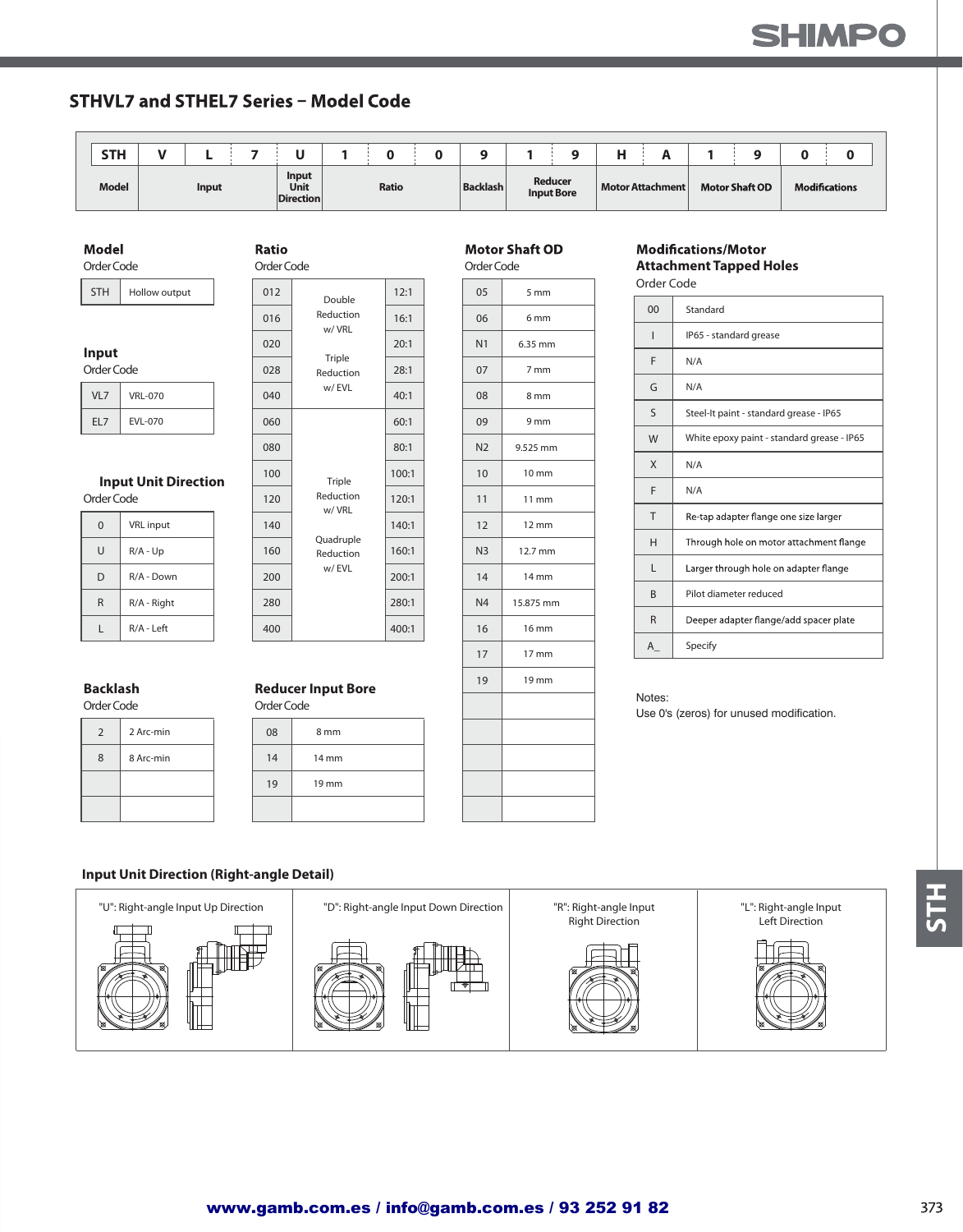# **STH-SERIES** Hollow output rotary actuators

# **STHVL7 2-Stage & 3-Stage Specifications**

| <b>Frame Size</b>               |                          |                                                     |                                 |                | STHVL7      |       |       |             |       |  |  |
|---------------------------------|--------------------------|-----------------------------------------------------|---------------------------------|----------------|-------------|-------|-------|-------------|-------|--|--|
| <b>Stage</b>                    | Units                    | <b>Notes</b>                                        |                                 |                | 2-Stage     |       |       | 3-Stage     |       |  |  |
| <b>Ratio</b>                    | --                       | $*1$                                                | 12:1                            | 16:1           | 20:1        | 28:1  | 40:1  | 60:1        | 80:1  |  |  |
| Nominal Torque 1                | [Nm]                     | $*2$                                                | 65                              | 85             | 85          | 85    | 68    | 68          | 85    |  |  |
| <b>Acceleration Torque</b>      | [Nm]                     | $\hspace{0.05cm} -$                                 | 126                             | 170            | 170         | 170   | 133   | 133         | 170   |  |  |
| <b>Emergency Stop Torque</b>    | [Nm]                     | $\hspace{0.05cm} -$                                 | 240<br>240<br>240<br>240<br>240 |                |             |       |       | 240         | 240   |  |  |
| Nominal Input Speed             | [rpm]                    | $\hspace{0.05cm} -$                                 |                                 | 3000<br>3000   |             |       |       |             |       |  |  |
| Max. Input Speed                | [rpm]                    | $\hspace{0.05cm} \ldots$                            |                                 | 6000<br>6000   |             |       |       |             |       |  |  |
| Moment of Inertia ( $\leq$ Ø 8) | [kgcm2]                  | $*3$                                                | 1.109                           | 0.094          | 0.076       |       |       |             |       |  |  |
| Moment of Inertia (≤Ø 14)       | [kgcm2]                  | $*3$                                                | 1.189                           | 0.715          | 0.509       | 0.318 | 0.227 | 0.179       | 0.152 |  |  |
| Moment of Inertia (≤Ø 19)       | [kgcm2]                  | $*3$                                                | 1.399                           | 0.925          | 0.709       | 0.528 | 0.427 | 0.389       | 0.372 |  |  |
| <b>Backlash</b>                 | [arc-min]                | $\hspace{0.05cm} -\hspace{0.05cm} -\hspace{0.05cm}$ |                                 | $\overline{2}$ |             |       |       |             |       |  |  |
| Accuracy                        | [arc-sec]                | $\hspace{0.05cm} -\hspace{0.05cm} -\hspace{0.05cm}$ | ±60<br>±60                      |                |             |       |       |             |       |  |  |
| <b>Torsional Stiffness</b>      | [Nm/arc-min]             | $-\,$                                               |                                 | 7.6<br>7.6     |             |       |       |             |       |  |  |
| Weight                          | [kg]                     | $-\,$                                               |                                 |                | 7.6         |       |       |             | 7.8   |  |  |
| Max. Axial Load                 | [N]                      | $\qquad \qquad -$                                   |                                 |                | 4000        |       |       |             | 4000  |  |  |
| Max. Radial Load                | [N]                      | --                                                  |                                 |                | 5000        |       |       |             | 5000  |  |  |
| Max. Tilting Moment Load        | [Nm]                     | $-\!$                                               |                                 |                | 200         |       |       | 200         |       |  |  |
| Max. Surface Runout             | [mm]                     | $-\,$                                               |                                 |                | 0.070       |       |       |             | 0.070 |  |  |
| Max. Deflection                 | [mm]                     | $\qquad \qquad -$                                   |                                 |                | 0.70        |       |       | 0.70        |       |  |  |
| Efficiency                      | $\lceil 9/6 \rceil$      | --                                                  | 86                              | 86             | 90          | 90    | 90    | 86          | 86    |  |  |
| Noise Level                     | [dB]                     | $-\,$                                               | 72                              | 72             | 65          | 65    | 65    | 65          | 65    |  |  |
| Max. Ambient Temperature        | °C                       | $-\,$                                               |                                 |                | $0 - 40$    |       |       | $0 - 40$    |       |  |  |
| Max. Surface Temperature        | °C                       | $-\,$                                               |                                 |                | 90          |       |       |             | 90    |  |  |
| Lubrication                     | $\overline{\phantom{a}}$ | $-\,$                                               |                                 |                | Grease      |       |       | Grease      |       |  |  |
| Protection                      | $\overline{\phantom{a}}$ | $*_{4}$                                             |                                 |                | IP54 (IP65) |       |       | IP54 (IP65) |       |  |  |
| Unit Life                       | hr                       | --                                                  |                                 |                | 20000       |       |       | 20000       |       |  |  |

\*1) Contact NIDEC-SHIMPO for more optional ratios

\*2) At nominal input speed

\*3) At input shaft

\*4) IP65 (wash-down) is available as an option. Contact NIDEC-SHIMPO for more details and our food grade options



60

L

## www.gamb.com.es / info@gamb.com.es / 93 252 91 82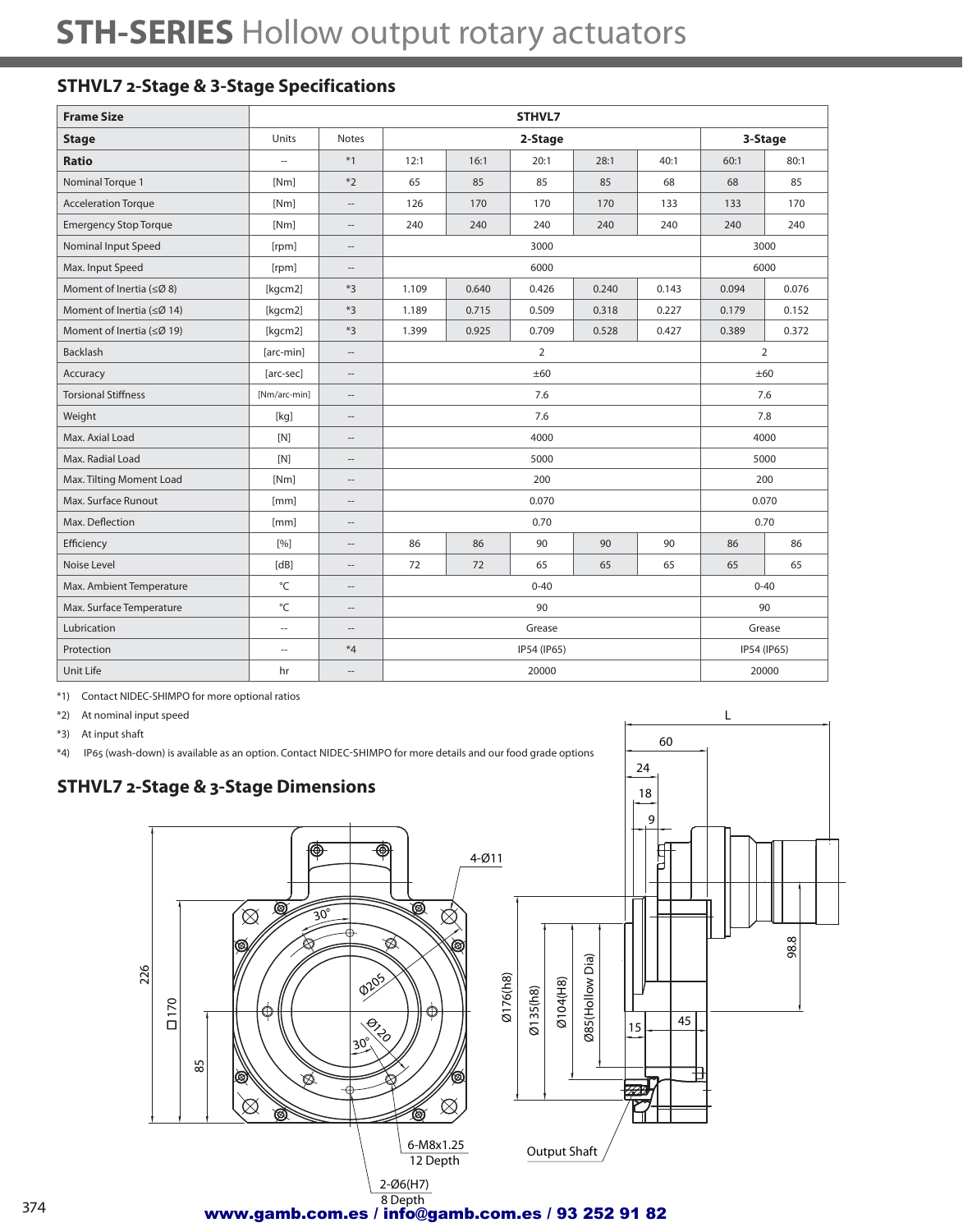# **STHVL7 3-Stage Specifications**

| <b>Frame Size</b>                |                          |                                                     |       |                                                    | STHVL7 |             |       |       |       |  |  |  |
|----------------------------------|--------------------------|-----------------------------------------------------|-------|----------------------------------------------------|--------|-------------|-------|-------|-------|--|--|--|
| <b>Stage</b>                     | Units                    | <b>Notes</b>                                        |       |                                                    |        | 3-Stage     |       |       |       |  |  |  |
| <b>Ratio</b>                     | Ξ.                       | $*1$                                                | 100:1 | 120:1                                              | 140:1  | 160:1       | 200:1 | 280:1 | 400:1 |  |  |  |
| Nominal Torque 1                 | [Nm]                     | $*2$                                                | 85    | 68                                                 | 85     | 85          | 85    | 85    | 68    |  |  |  |
| <b>Acceleration Torque</b>       | [Nm]                     | $\hspace{0.05cm} -\hspace{0.05cm} -\hspace{0.05cm}$ | 170   | 170<br>133<br>170<br>170<br>170                    |        |             |       |       |       |  |  |  |
| <b>Emergency Stop Torque</b>     | [Nm]                     | $\cdots$                                            | 240   | 240<br>240<br>240<br>240<br>240<br>240             |        |             |       |       |       |  |  |  |
| Nominal Input Speed              | [rpm]                    | $\cdots$                                            |       | 3000                                               |        |             |       |       |       |  |  |  |
| Max. Input Speed                 | [rpm]                    | $\qquad \qquad -$                                   |       | 6000                                               |        |             |       |       |       |  |  |  |
| Moment of Inertia ( $\leq$ Ø 8)  | [kgcm2]                  | $*3$                                                | 0.067 | 0.059<br>0.060<br>0.054<br>0.052<br>0.050<br>0.051 |        |             |       |       |       |  |  |  |
| Moment of Inertia ( $\leq$ Ø 14) | [kgcm2]                  | $*3$                                                | 0.144 | 0.140                                              | 0.137  | 0.135       | 0.133 | 0.132 | 0.131 |  |  |  |
| Moment of Inertia (≤Ø 19)        | [kgcm2]                  | $*3$                                                | 0.364 | 0.350                                              | 0.357  | 0.345       | 0.343 | 0.342 | 0.341 |  |  |  |
| Backlash                         | [arc-min]                | $\hspace{0.05cm} \ldots$                            |       | $\overline{2}$                                     |        |             |       |       |       |  |  |  |
| Accuracy                         | [arc-sec]                | $\overline{\phantom{a}}$                            | ±60   |                                                    |        |             |       |       |       |  |  |  |
| <b>Torsional Stiffness</b>       | [Nm/arc-min]             | $\hspace{0.05cm} \ldots$                            | 7.6   |                                                    |        |             |       |       |       |  |  |  |
| Weight                           | [kq]                     | $\qquad \qquad -$                                   |       |                                                    |        | 7.8         |       |       |       |  |  |  |
| Max. Axial Load                  | [N]                      | $\sim$                                              |       |                                                    |        | 4000        |       |       |       |  |  |  |
| Max. Radial Load                 | [N]                      | $\sim$                                              |       |                                                    |        | 5000        |       |       |       |  |  |  |
| Max. Tilting Moment Load         | [Nm]                     | $\qquad \qquad -$                                   |       |                                                    |        | 200         |       |       |       |  |  |  |
| Max. Surface Runout              | [mm]                     | $\overline{a}$                                      |       |                                                    |        | 0.070       |       |       |       |  |  |  |
| Max. Deflection                  | [mm]                     | $\qquad \qquad -$                                   |       |                                                    |        | 0.70        |       |       |       |  |  |  |
| Efficiency                       | [%]                      | $\hspace{0.05cm} -$                                 | 86    | 86                                                 | 86     | 86          | 86    | 86    | 86    |  |  |  |
| Noise Level                      | [dB]                     | $-\, -$                                             | 65    | 65                                                 | 65     | 65          | 65    | 65    | 65    |  |  |  |
| Max. Ambient Temperature         | °C                       | $-\!$                                               |       |                                                    |        | $0 - 40$    |       |       |       |  |  |  |
| Max. Surface Temperature         | °C                       | $\qquad \qquad -$                                   |       |                                                    |        | 90          |       |       |       |  |  |  |
| Lubrication                      | $\sim$                   | $\overline{a}$                                      |       |                                                    |        | Grease      |       |       |       |  |  |  |
| Protection                       | $\overline{\phantom{a}}$ | $*_{4}$                                             |       |                                                    |        | IP54 (IP65) |       |       |       |  |  |  |
| Unit Life                        | hr                       | $\overline{a}$                                      |       |                                                    |        | 20000       |       |       |       |  |  |  |

\*1) Contact NIDEC-SHIMPO for more optional ratios

\*2) At nominal input speed

\*3) At input shaft

\*4) IP65 (wash-down) is available as an option. Contact NIDEC-SHIMPO for more details and our food grade options

### **STHVL7 3-Stage Dimensions**



60

L

24

www.gamb.com.es / info@gamb.com.es / 93 252 91 82

**H1S**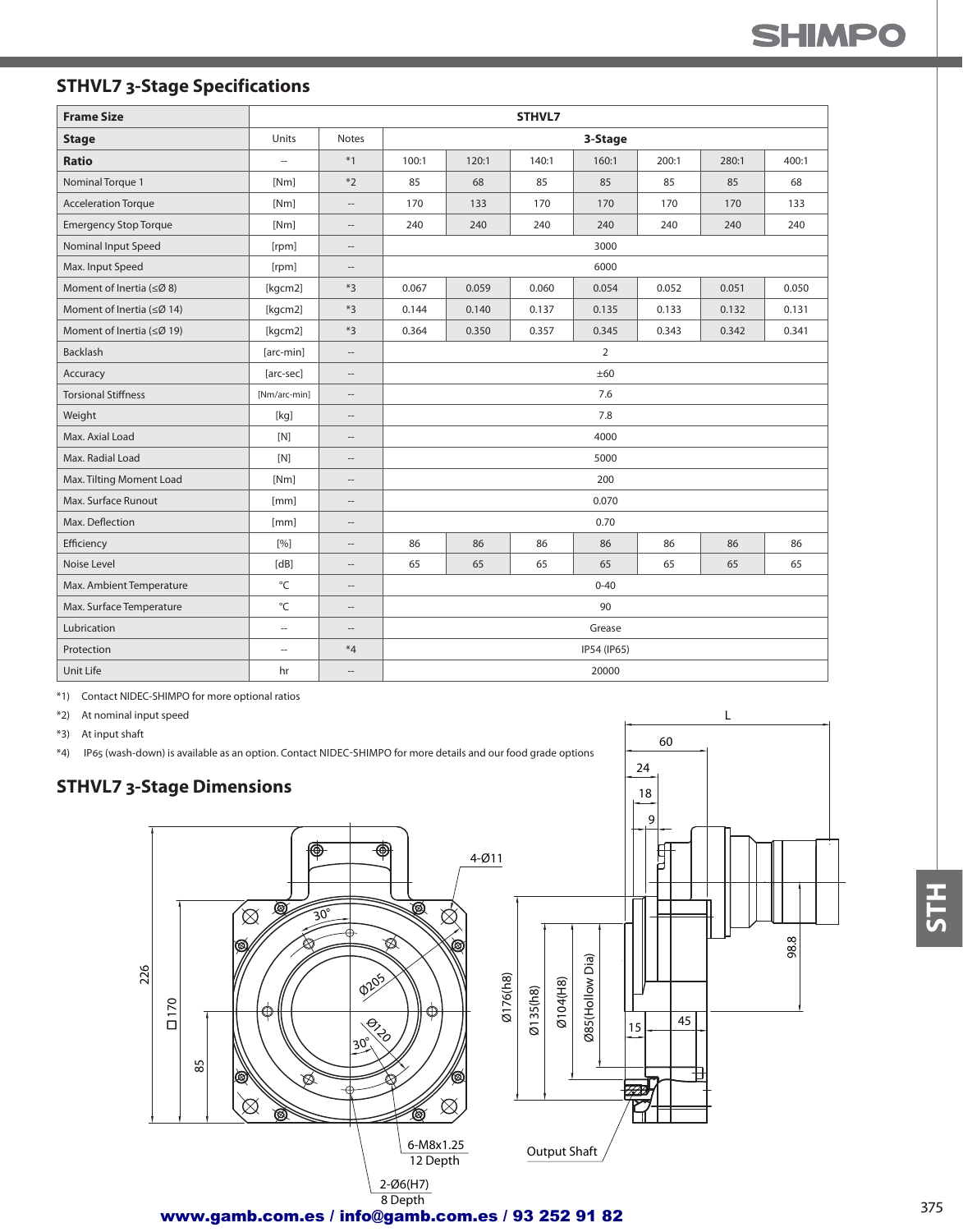# **STH-SERIES** Hollow output rotary actuators

# **STHEL7 2-Stage & 3-Stage Specifications**

| <b>Frame Size</b>                | STHEL7                   |                          |             |       |       |       |             |          |                          |  |
|----------------------------------|--------------------------|--------------------------|-------------|-------|-------|-------|-------------|----------|--------------------------|--|
| <b>Stage</b>                     | Units                    | <b>Notes</b>             | 2-Stage     |       |       |       | 3-Stage     |          |                          |  |
| <b>Ratio</b>                     | ä.                       | $*1$                     | 12:1        | 16:1  | 20:1  | 28:1  | 40:1        | 60:1     | 80:1                     |  |
| Nominal Torque 1                 | [Nm]                     | $*2$                     | 43          | 58    | 84    | 85    | 61          | 61       | 85                       |  |
| <b>Acceleration Torque</b>       | [Nm]                     | --                       | 86          | 115   | 152   | 170   | 122         | 122      | 170                      |  |
| <b>Emergency Stop Torque</b>     | [Nm]                     | $\qquad \qquad -$        | 180         | 234   | 240   | 240   | 204         | 240      | 240                      |  |
| Nominal Input Speed              | [rpm]                    | $\hspace{0.05cm}$        | 3000        |       |       |       |             | 3000     |                          |  |
| Max. Input Speed                 | [rpm]                    | $\overline{\phantom{a}}$ | 6000        |       |       |       | 6000        |          |                          |  |
| Moment of Inertia ( $\leq$ Ø8)   | [kgcm2]                  | $*3$                     | 1.280       | 0.811 | 0.597 | 0.412 | 0.314       | 0.112    | 0.093                    |  |
| Moment of Inertia ( $\leq$ Ø 14) | [kgcm2]                  | $*3$                     | 1.355       | 0.886 | 0.672 | 0.487 | 0.389       | 0.157    | 0.138                    |  |
| Moment of Inertia (≤Ø 19)        | [kgcm2]                  | $*3$                     | 1.544       | 1.075 | 0.862 | 0.676 | 0.578       | $\cdots$ | $\hspace{0.05cm} \ldots$ |  |
| Backlash                         | [arc-min]                | $\hspace{0.05cm} -$      | 8           |       |       |       |             | 8        |                          |  |
| Accuracy                         | [arc-sec]                | $\qquad \qquad -$        | ±60         |       |       |       |             | ±60      |                          |  |
| <b>Torsional Stiffness</b>       | [Nm/arc-min]             | $\hspace{0.05cm} -$      | 7.6         |       |       |       |             | 7.6      |                          |  |
| Weight                           | [kg]                     | $\qquad \qquad -$        | 8.0         |       |       |       |             | 7.8      |                          |  |
| Max. Axial Load                  | [N]                      | $\hspace{0.05cm} -$      | 4000        |       |       |       |             | 4000     |                          |  |
| Max. Radial Load                 | [N]                      | --                       | 5000        |       |       |       |             | 5000     |                          |  |
| Max. Tilting Moment Load         | [Nm]                     | $\hspace{0.05cm} \cdots$ | 200         |       |       |       |             | 200      |                          |  |
| Max. Surface Runout              | [mm]                     | --                       | 0.070       |       |       |       | 0.070       |          |                          |  |
| Max. Deflection                  | [mm]                     | $\hspace{0.05cm}$        | 0.70        |       |       |       | 0.70        |          |                          |  |
| Efficiency                       | [%]                      | $\qquad \qquad -$        | 84          | 84    | 88    | 88    | 88          | 84       | 84                       |  |
| Noise Level                      | [dB]                     | $\hspace{0.05cm}$        | 72          | 72    | 65    | 65    | 65          | 65       | 65                       |  |
| Max. Ambient Temperature         | °C                       | $-\,$                    | $0 - 40$    |       |       |       |             | $0 - 40$ |                          |  |
| Max. Surface Temperature         | °C                       | $\overline{a}$           | 90          |       |       |       | 90          |          |                          |  |
| Lubrication                      | $\overline{\phantom{a}}$ | $\qquad \qquad -$        | Grease      |       |       |       | Grease      |          |                          |  |
| Protection                       | $\overline{\phantom{a}}$ | $*4$                     | IP54 (IP65) |       |       |       | IP54 (IP65) |          |                          |  |
| Unit Life                        | hr                       | $\overline{a}$           | 20000       |       |       |       | 20000       |          |                          |  |

\*1) Contact NIDEC-SHIMPO for more optional ratios

\*2) At nominal input speed

\*3) At input shaft

\*4) IP65 (wash-down) is available as an option. Contact NIDEC-SHIMPO for more details and our food grade options



L

60

8 Depth www.gamb.com.es / info@gamb.com.es / 93 252 91 82